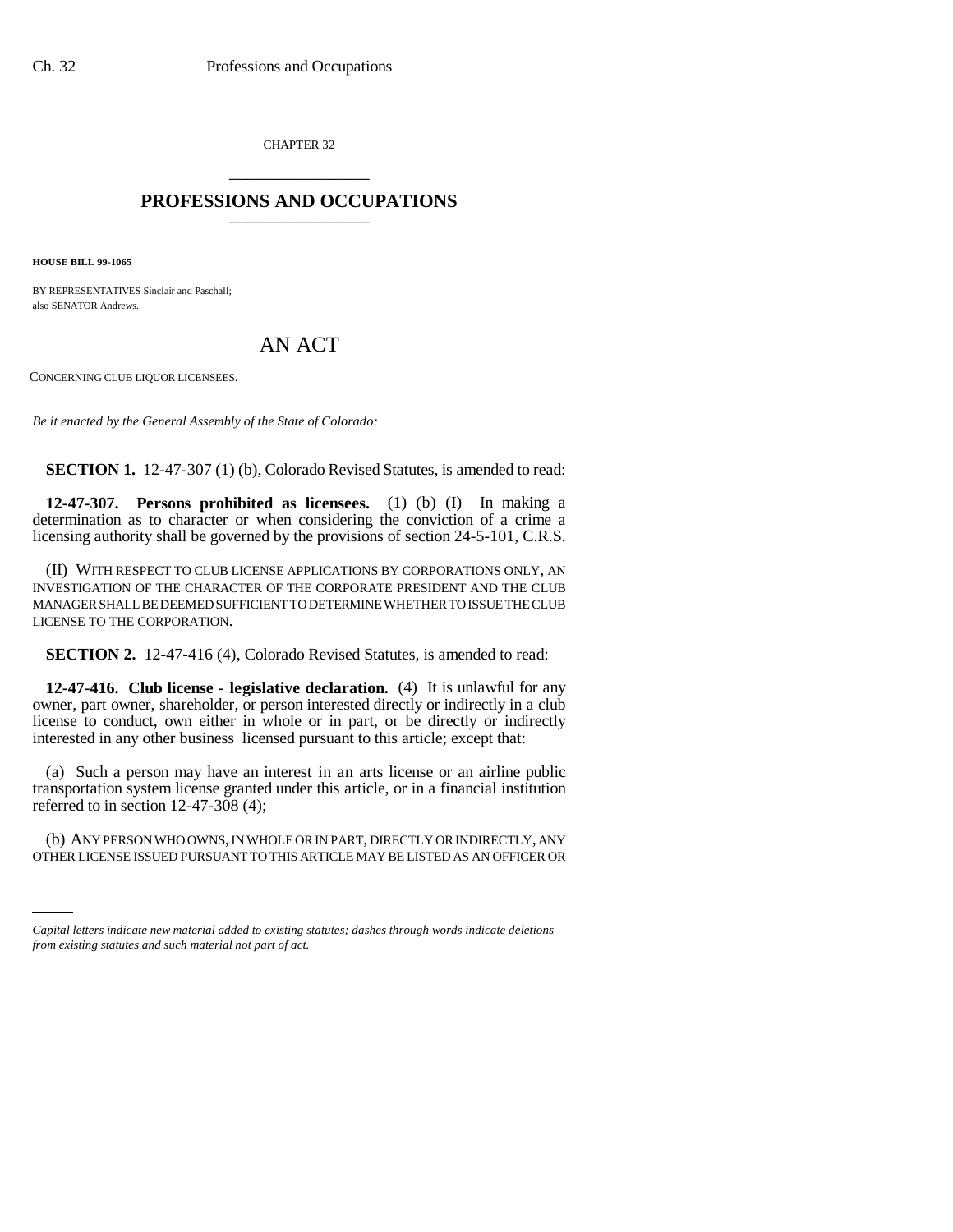DIRECTOR ON A CLUB LICENSE IF SUCH PERSON DOES NOT INDIVIDUALLY MANAGE OR RECEIVE ANY DIRECT FINANCIAL BENEFIT FROM THE OPERATION OF SUCH LICENSE.

**SECTION 3.** 12-47-501 (2), Colorado Revised Statutes, is amended to read:

**12-47-501. State fees.** (2) The state licensing authority shall establish fees for processing the following types of applications, notices, or reports required to be submitted to the state licensing authority: Applications for new liquor licenses pursuant to section 12-47-304 and regulations thereunder; applications to change location pursuant to section  $12-47-301(9)$  and regulations thereunder; applications for transfer of ownership pursuant to section 12-47-303 (1) (c) and regulations thereunder; applications for modification of licensed premises pursuant to section 12-47-301 and regulations thereunder; applications for branch warehouse permits pursuant to section 12-47-406 and regulations thereunder; applications for approval of a contract to sell alcohol beverages pursuant to section  $12-47-411$  (3) (c); applications for warehouse storage permits pursuant to section 12-47-202 and regulations thereunder; applications for duplicate licenses; applications for wine shipment permits pursuant to section 12-47-104; sole source registrations or new product registrations pursuant to section 12-47-901 (3) (b); hotel and restaurant optional premises registrations; expired license renewal applications pursuant to section 12-47-302; and notice of change of name or trade name pursuant to section 12-47-301 and regulations thereunder. The amounts of such fees, when added to the other fees transferred to the liquor enforcement division cash fund pursuant to sections 12-46-105, 12-47-502 (1), and 12-48-104, shall reflect the direct and indirect costs of the division in the administration and enforcement of this article and articles 46 and 48 of this title. The state licensing authority may charge corporate applicants and limited liability companies up to one hundred dollars for the cost of each fingerprint analysis and background investigation undertaken to qualify new officers, directors, stockholders, or members, OR MANAGERS pursuant to the requirements of section  $\frac{12-47-307(1)}{a}$  12-47-307(1); however, the state licensing authority shall not collect such a fee if the applicant has already undergone a background investigation by and paid a fee to a local licensing authority. At least annually, the amounts of the fees shall be reviewed and, if necessary, adjusted to reflect such direct and indirect costs.

**SECTION 4.** 12-47-505 (5), Colorado Revised Statutes, is amended to read:

**12-47-505. Local license fees.** (5) The local licensing authority may charge corporate applicants and limited liability companies up to one hundred dollars for the cost of each fingerprint analysis and background investigation undertaken to qualify new officers, directors, stockholders, or members, OR MANAGERS pursuant to the requirements of section  $\frac{12-47-307(1)}{a}$  12-47-307 (1); however, no local licensing authority shall collect such a fee if the applicant has already undergone a background investigation by and paid a fee to the state licensing authority.

**SECTION 5. Effective date.** This act shall take effect September 30, 1999, unless a referendum petition is filed during the ninety-day period after final adjournment of the general assembly that is allowed for submitting a referendum petition pursuant to article V, section 1 (3) of the state constitution. If such a referendum petition is filed against this act or an item, section, or part of this act within such period, then the act, item, section, or part, if approved by the people,